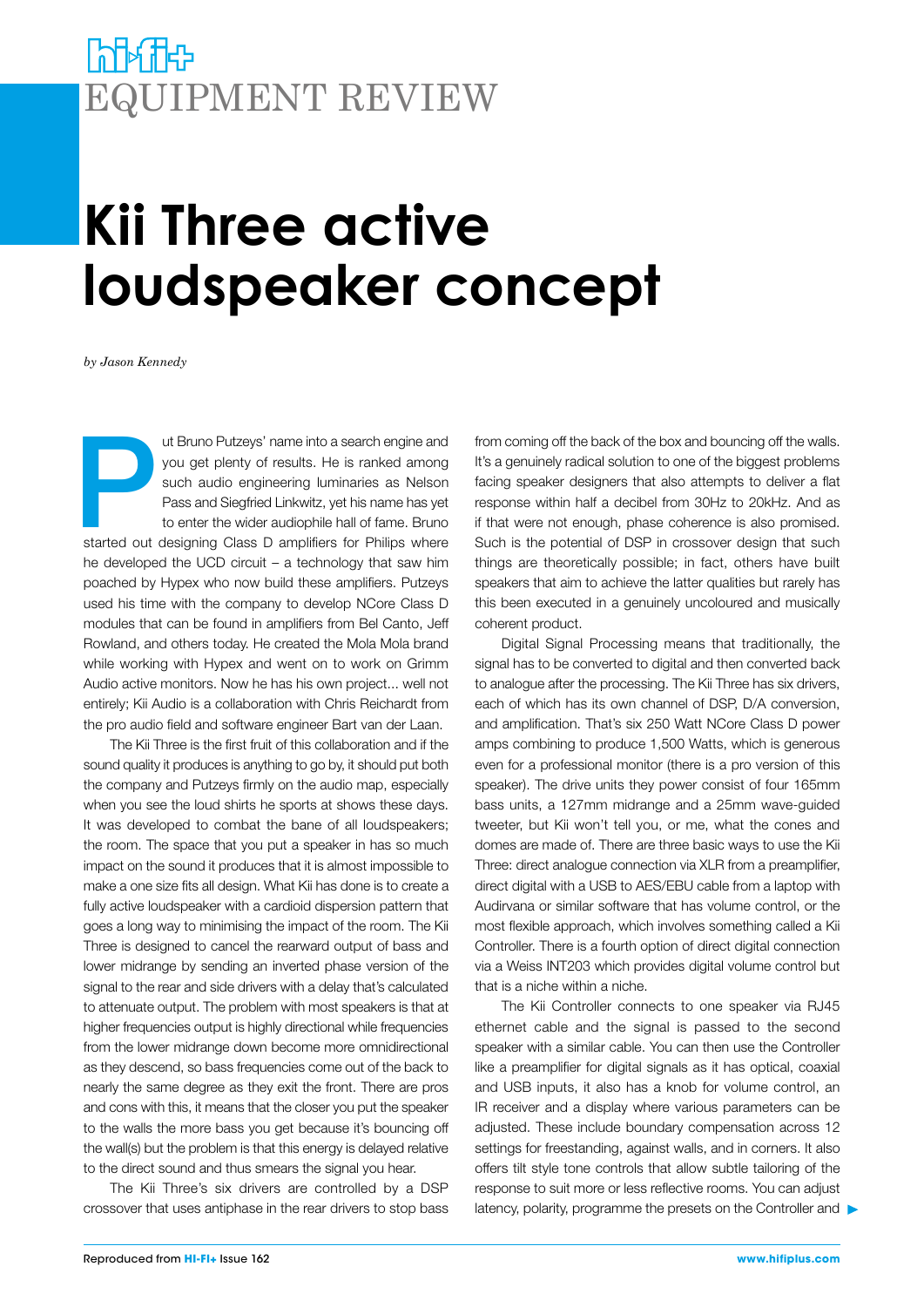### EQUIPMENT REVIEW / **Kii THREE**



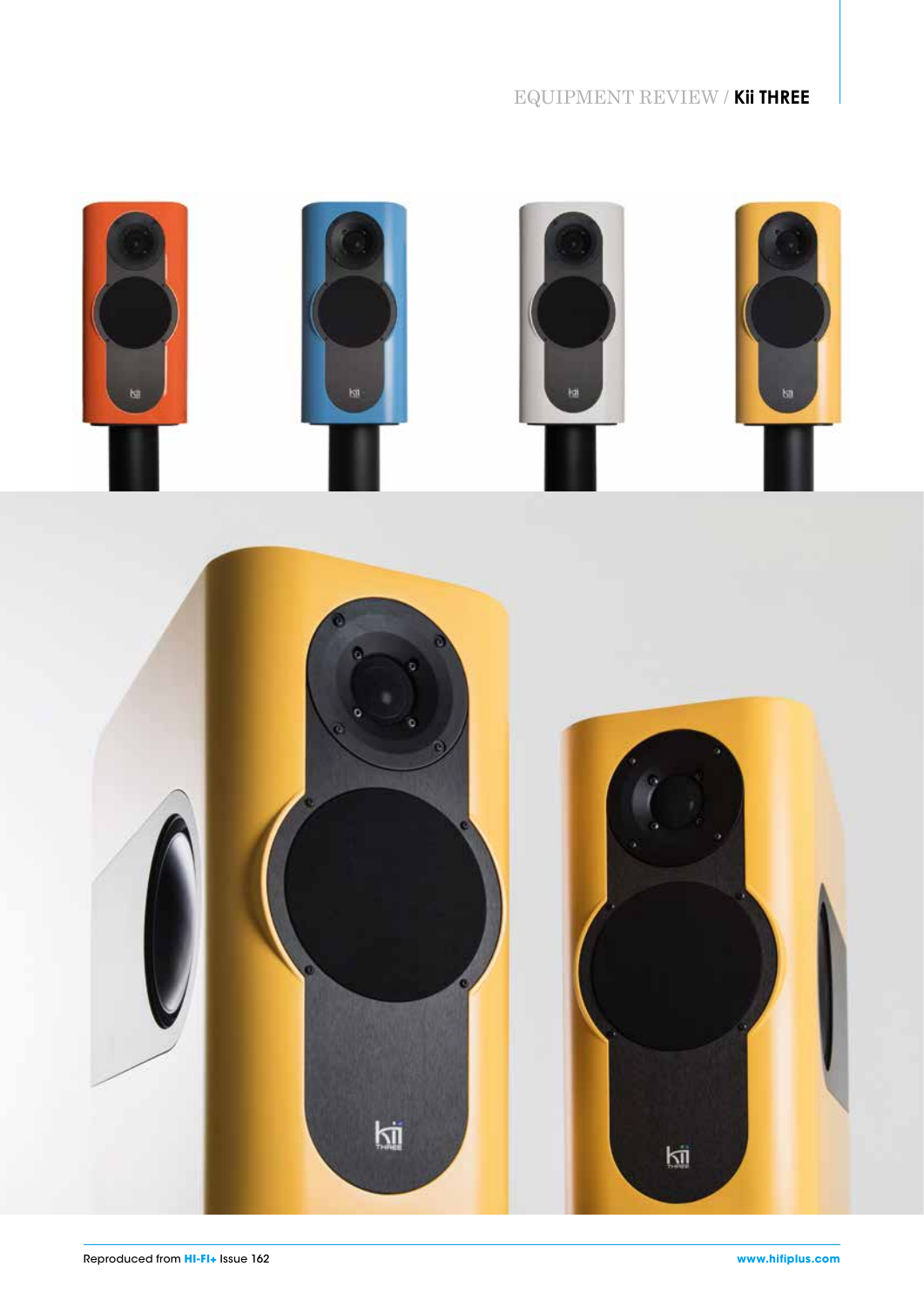## *"The emotional quotient takes a bit of recalibration to appreciate but it's still very much there for the taking."*

adjust EQ for individual loudspeakers, which is useful if one has to be in a corner and the other has more space around it. Both speakers and Controller have coloured indicators to show status and these lights can be dimmed, and you can choose between auto standby or manual on/off for the system. Surprisingly the system incorporates a limiter to stop users damaging amps or drive units if the listener should get carried away or accidently turn it up to 11 (or 99, which appears to be max output on the Controller), but in truth this is really for pro applications where some kind of visual indication might be handy for terminally deaf engineers!

Kii offers a dedicated stand for the Three which is unusually chunky with two beefy columns that are mass damped yet also have cable management routing, they stand at a higher than average 67cm without spikes and provide a stable platform for the speaker. You can connect any analogue source to the XLR inputs and adjust level with the Controller, so with digital inputs going to the latter there is the potential for four inputs with the Kii Three.

I started out by hooking up an Innuos Zenith SE server and AURALiC ARIES G2 network streamer to the USB input on the Controller, sending the signal over standard Ethernet cable to the speakers and powering them with Naim Powerline Lite mains cables. The resulting sound is a bit of a shock; the distributor told me to expect something a bit different and he was not wrong. This is because at low frequencies all loudspeakers interact with the room to some extent or another, the deeper the speaker goes the more this happens and ironically, the smaller the box the more bass comes out of the back and sides as a proportion of the total output. Take a large amount of that interaction out of the equation and you get a completely different sound that initially seems rather lean and lacking in low end waft, oomph, call it what you will. But after a while it becomes clear that the absence of this colouration allows significantly more detail to emerge from the speakers and you start to hear detail that eludes the vast majority of speaker/amp combinations. The resolution of voices, instruments and sounds of all stripes is quite uncanny.

The Kii Three is clean, detailed and even in the bass to an extent that is rare at almost any price, so it shows you both the nature of the original signal and the partnering electronics with considerable clarity. With some recordings this can slide into a degree of exposure that is less appealing than you might hope. Van Morrison's voice on *Astral Weeks*  [Warner], for instance, sounds as if it's a little too much for the microphones: there is an audible strain. At the same time, what he is singing and what the band is playing has never been clearer. If you want to decipher lyrics I'm certain there is not a better speaker for the purpose; this was made clear playing Radiohead's *A Moon Shaped Pool* [XL] where Thom Yorke's mutterings were made intelligible for the first time in my experience. I'm not saying they made much sense, but the words themselves were clear. Separation of instruments and voices is likewise transparently obvious, so that you can hear the characteristics of each with utmost ease. One visitor put on a Bob Dylan track he has been playing for decades ['Absolutely Sweet Marie' from *Blonde on Blonde*, Columbia] and was stunned by how much he could hear in the mix, the way the drums sounded being particularly novel. Material with plenty of bass was even more explicitly exposed; this is where the room has the greatest impact on the overall sound and by minimising this aspect the Kii Three opens up the lower registers and makes them as transparent as the mid and top.

There is a problem with this, however. Speakers that interact with the room are the norm, it's what we've been listening to all our lives; the sound of our favourite music is a combination of speaker and room. Rooms and speakers may have changed but the summing effect has always been there. Take that away and you have a different sound, one that seems less familiar. Is it less enjoyable is really the question of course. And the answer is an emphatic 'no'. The original performance is the same, but it's just that you can hear more of it, and with a bit of familiarisation it becomes even more engaging and transporting. The emotional quotient takes a bit of recalibration to appreciate but it's still very much there for the taking and I found myself becoming quite misty eyed with some old favourites. I also found that for once the Innuos Zenith SE server was not the best source for the job, which became apparent when I switched to a Melco N1ZS/2A. This server has a slightly warmer, smoother character that suits the explicit balance of the Kii Three very well indeed. Both servers were streaming through an AURALiC ARIES G2 before the signal went to the Kii Controller (which sounds a lot better than taking a direct USB output from either server), but the subtle